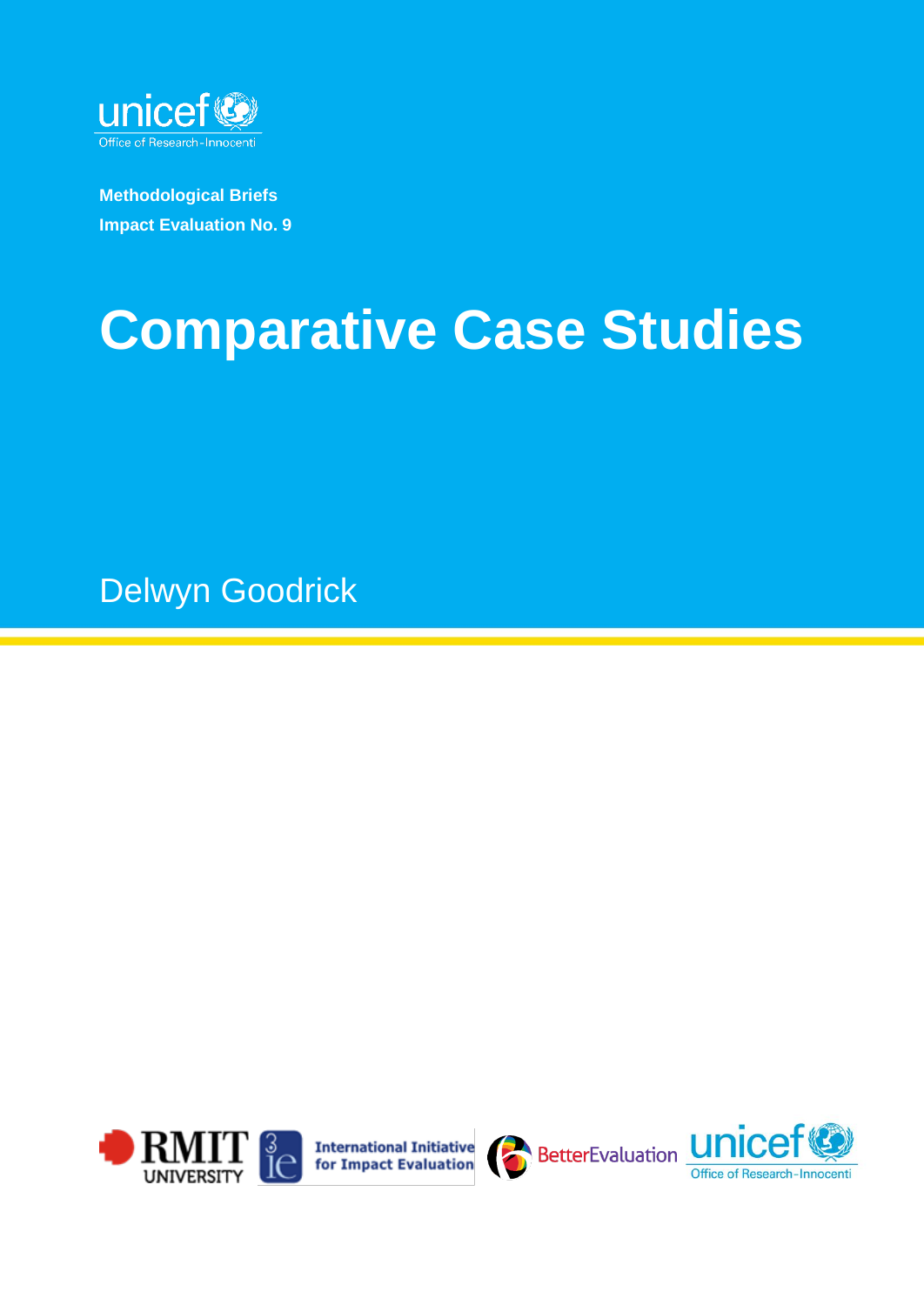#### **UNICEF OFFICE OF RESEARCH**

The Office of Research is UNICEF's dedicated research arm. Its prime objectives are to improve international understanding of issues relating to children's rights and to help facilitate full implementation of the Convention on the Rights of the Child across the world. The Office of Research aims to set out a comprehensive framework for research and knowledge within the organization, in support of UNICEF's global programmes and policies, and works with partners to make policies for children evidence-based. Publications produced by the Office are contributions to a global debate on children and child rights issues and include a wide range of opinions.

The views expressed are those of the authors and/or editors and are published in order to stimulate further dialogue on impact evaluation methods. They do not necessarily reflect the policies or views of UNICEF.

#### **OFFICE OF RESEARCH METHODOLOGICAL BRIEFS**

UNICEF Office of Research Methodological Briefs are intended to share contemporary research practice, methods, designs, and recommendations from renowned researchers and evaluators. The primary audience is UNICEF staff who conduct, commission or interpret research and evaluation findings to make decisions about programming, policy and advocacy.

This brief has undergone an internal peer review.

The text has not been edited to official publication standards and UNICEF accepts no responsibility for errors.

Extracts from this publication may be freely reproduced with due acknowledgement. Requests to utilize larger portions or the full publication should be addressed to the Communication Unit at [florence@unicef.org](mailto:florence@unicef.org) 

To consult and download the Methodological Briefs, please visit<http://www.unicef-irc.org/KM/IE/>

For readers wishing to cite this document we suggest the following form: Goodrick, D. (2014). Comparative Case Studies, *Methodological Briefs: Impact Evaluation 9*, UNICEF Office of Research, Florence.

**Acknowledgements**: This brief benefited from the guidance of many individuals. The author and the Office of Research wish to thank everyone who contributed and in particular the following:

**Contributors**: Patricia Rogers **Reviewers**: Nikola Balvin, Roberto Benes, Joaquin Gonzales, Fiachra McAsey

© 2014 United Nations Children's Fund (UNICEF) September 2014

UNICEF Office of Research - Innocenti Piazza SS. Annunziata, 12 50122 Florence, Italy Tel: (+39) 055 20 330 Fax: (+39) 055 2033 220 [florence@unicef.org](mailto:florence@unicef.org) [www.unicef-irc.org](http://www.unicef-irc.org/)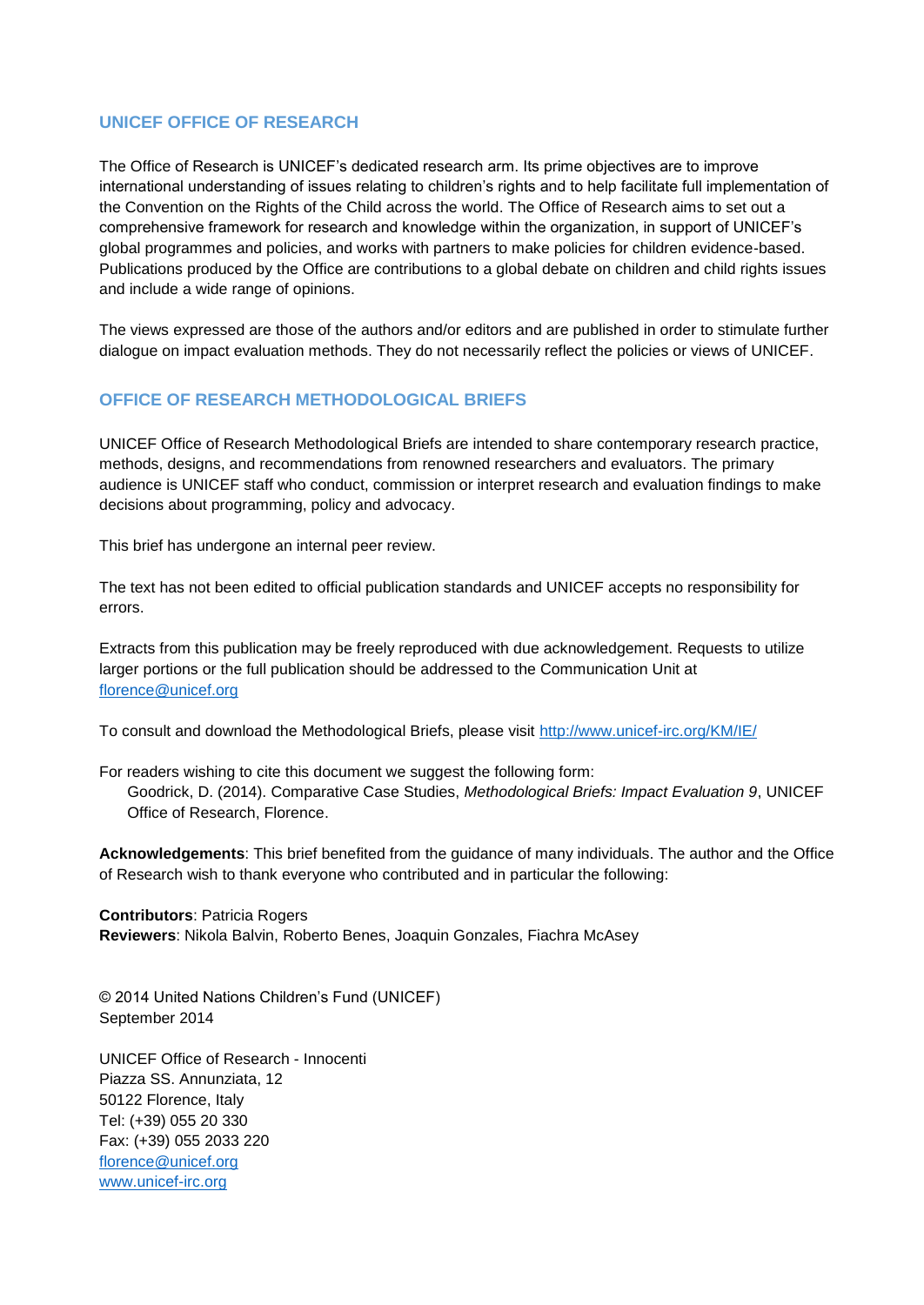## **1. COMPARATIVE CASE STUDIES: A BRIEF DESCRIPTION**

<span id="page-2-2"></span>A case study is an in-depth examination, often undertaken over time, of a single case – such as a policy, programme, intervention site, implementation process or participant. Comparative case studies cover two or more cases in a way that produces more generalizable knowledge about [causal questions](#page-14-0) – how and why particular programmes or policies work or fail to work.

Comparative case studies are undertaken over time and emphasize comparison within and across contexts. Comparative case studies may be selected when it is not feasible to undertake an experimental design and/or when there is a need to understand and explain how features within the context influence the success of programme or policy initiatives. This information is valuable in tailoring interventions to support the achievement of intended [outcomes.](#page-15-0)

<span id="page-2-13"></span><span id="page-2-11"></span>Comparative case studies involve the analysis and synthesis of the similarities, differences and patterns across two or more cases that share a common focus or goal. To be able to do this well, the specific features of each case should be described in depth at the beginning of the study. The rationale for selecting the specific cases is directly linked to the [key evaluation questions](#page-15-1) (KEQs) and, thus, to what needs to be investigated. An understanding of each case is important in establishing the foundation for the analytic framework that will be used in the cross-case comparison.

<span id="page-2-12"></span><span id="page-2-10"></span><span id="page-2-8"></span><span id="page-2-1"></span>Comparative case studies often incorporate both qualitative and quantitative data. Given the focus on generating a good understanding of the cases and case context, methods such as [fieldwork visits,](#page-15-2) [observation,](#page-15-3) [interviews](#page-15-4) and [document analysis](#page-14-1) often dominate among the various data collection methods employed.

While the strategies used in data collection for single and comparative case studies are similar, comparative case studies require more extensive conceptual, analytic and synthesizing work. The synthesis across cases extends beyond the comparison of similarities and differences to using these similarities and differences to support or refute propositions as to why an intervention succeeds or fails. While some degree of comparison is at the heart of any design in which multiple cases are used, the distinguishing feature of comparative case studies is the emphasis on examining [causality](#page-14-2) (i.e., the extent to which the intervention caused the results, particularly outcomes and [impacts\)](#page-15-5). As is the case for [experimental](#page-14-3) and [quasi-experimental designs](#page-15-6) (see Brief No. 7, Randomized Controlled Trials and Brief No.8, Quasi-experimental Design and Methods), comparative case studies are time and resourceintensive. This is mostly due to the inclusion of iterations between propositions, evidence collection and synthesis.

#### <span id="page-2-14"></span><span id="page-2-9"></span><span id="page-2-7"></span><span id="page-2-3"></span>**Main points**

- <span id="page-2-6"></span><span id="page-2-5"></span><span id="page-2-4"></span><span id="page-2-0"></span>Comparative case studies can be used to answer questions about causal [attribution](#page-14-4) and [contribution](#page-14-5) when it is not feasible or desirable to create a [comparison group](#page-14-6) or [control group.](#page-14-7)
- 2. Comparative case studies usually utilize both qualitative and quantitative methods.
- Comparative case studies are particularly useful for understanding and explaining how context influences the success of an intervention and how better to tailor the intervention to the specific context to achieve intended outcomes.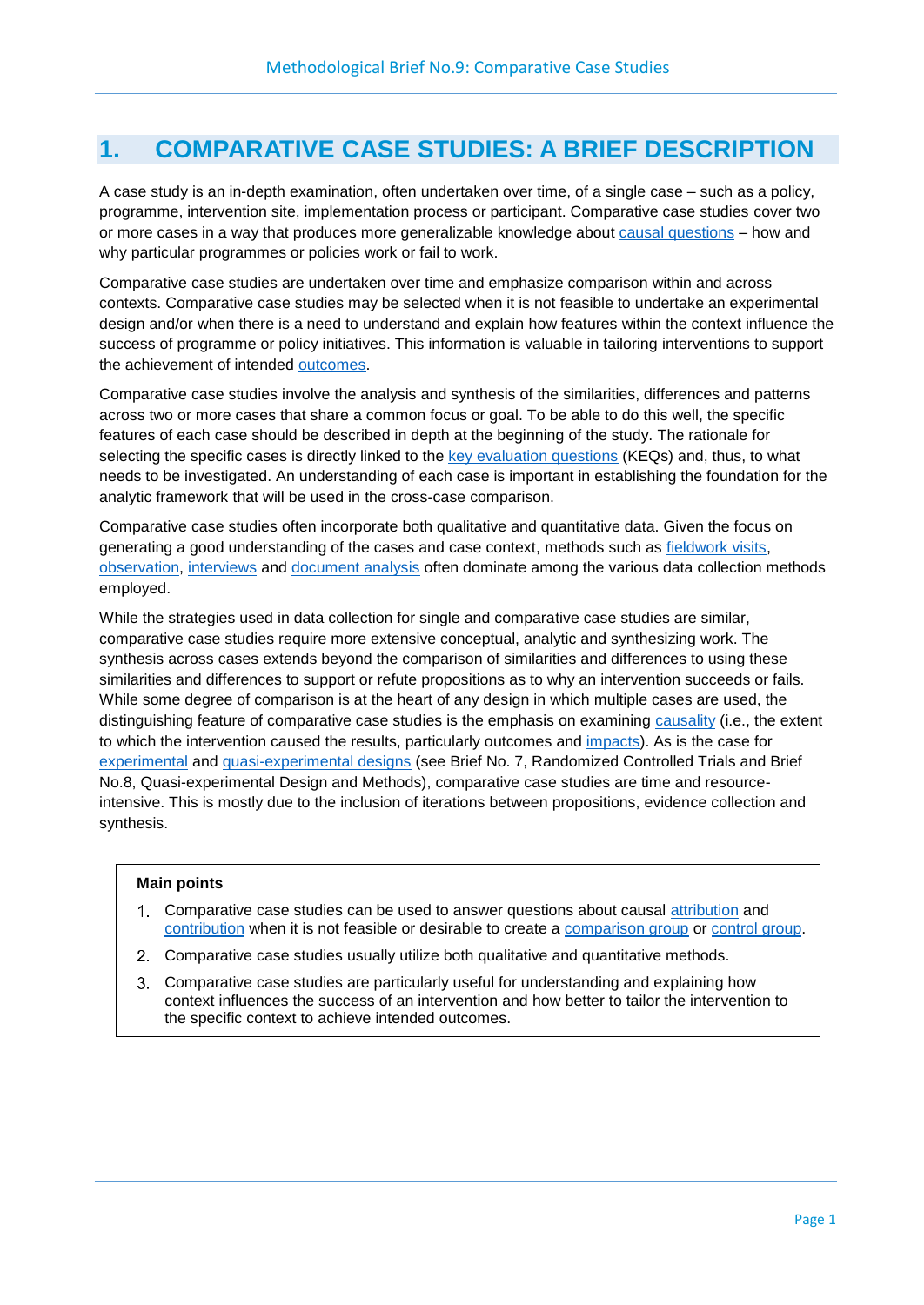## **2. WHEN IS IT APPROPRIATE TO USE THIS METHOD?**

As a design option, comparative case studies are suitable in the following circumstances:

- When 'how' and 'why' questions are being posed about the processes or outcomes of an intervention.
- When one or more interventions are being implemented across multiple contexts, and there is little or no opportunity to manipulate or control the way in which the interventions are being implemented.
- When there is an opportunity for iterative data collection and analysis over the time frame of the intervention.
- When an understanding of the context is seen as being important in understanding the success or failure of the intervention.
- When experimental and/or quasi-experimental designs are unfeasible for practical or ethical reasons, or to supplement evidence from such evaluation designs.

As with other evaluation designs and methods, it is essential that the evaluation team undertaking comparative case studies has the necessary knowledge and skills to implement a comparative approach. Skills are required in qualitative and quantitative methods, concept development and theory testing, and synthesis, and in particular the team must be able to systematically investigate causal questions using techniques such as [qualitative comparative analysis](#page-15-7) and [process tracing.](#page-15-8)

## <span id="page-3-1"></span><span id="page-3-0"></span>**3. HOW TO CONDUCT COMPARATIVE CASE STUDIES**

Comparative case studies essentially involve six steps, which should ideally be undertaken in the order shown below (see also figure 1). The programme's [theory of change](#page-16-0) (see Brief No. 2, Theory of Change) and the KEQs guide the focus and selection of the cases and the dimensions that will be studied. Steps 4, 5 and 6 are likely to involve several iterations and further data retrieval or analysis.

- <span id="page-3-2"></span>1. Clarify the KEQs and purpose of the evaluation to determine whether the use of comparative case studies is an appropriate design.
- 2. Identify initial propositions or theories (see below) to focus the comparative case studies, drawing on the programme's theory of change.
- 3. Define the type of cases that will be included and how the case study process will be conducted.
- 4. Identify how evidence will be collected, analysed and synthesized within and across cases, and implement the study.
- 5. Consider and test alternative explanations for the outcomes.
- 6. Report findings.

The sequence of these steps allows for explanatory evidence to be collected and tested iteratively (a major difference that sets comparative case studies apart from experimental and quasi-experimental designs for understanding causality). The cases included in the study can be conducted concurrently or sequentially, depending on the how the programme is being implemented (e.g., linking the cases to staggered programme implementation) and the evaluation time frame and budget.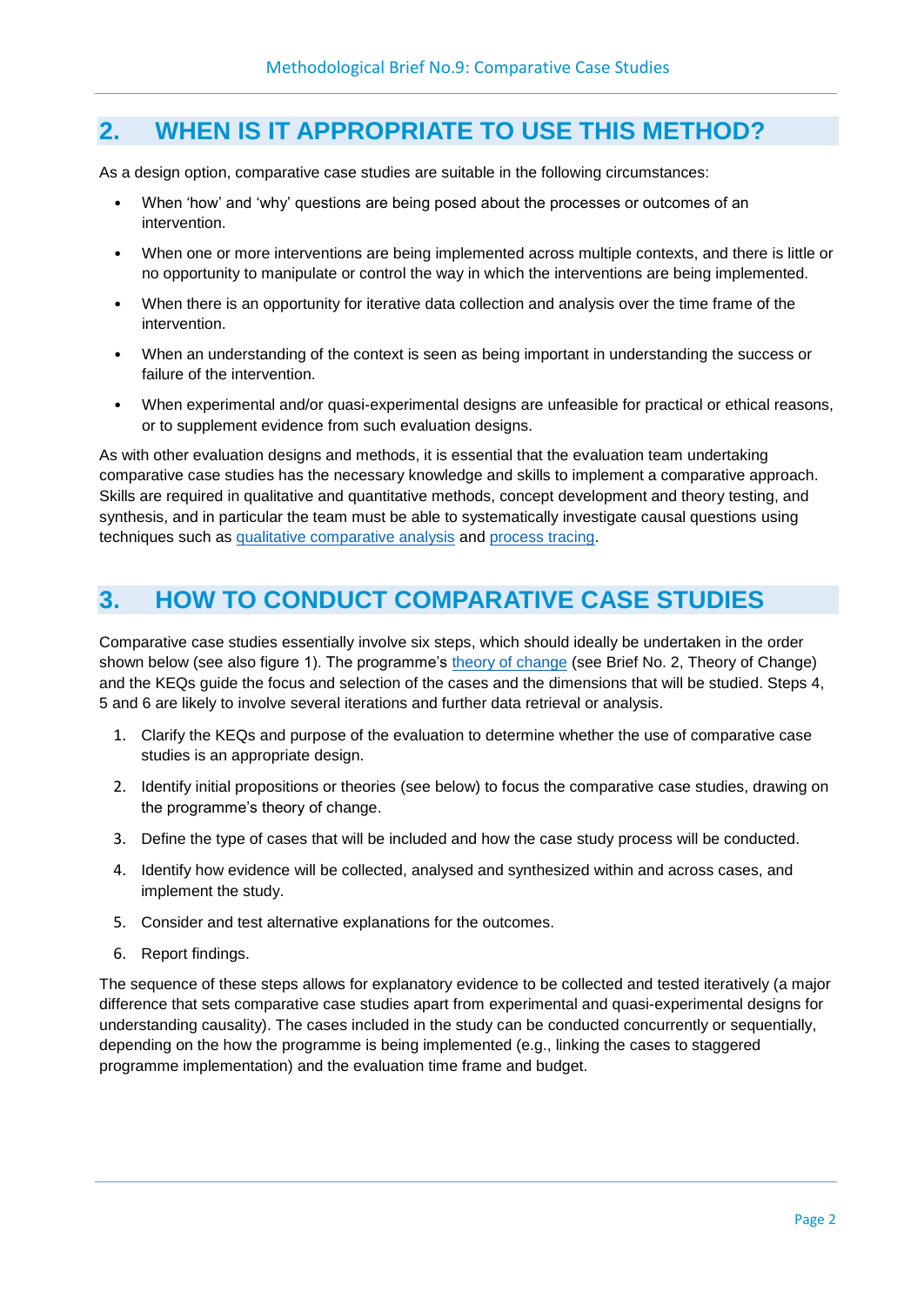



Source: Diagram based on the discussion of case study designs in Yin, Robert K., Case study research: Design and methods, fifth edition, Sage, Los Angeles, 2014

#### **1. Clarify the KEQs and purpose of the study to determine whether a comparative case studies design is appropriate**

KEQs will guide decisions about whether or not a comparative case studies design is an appropriate evaluation design (see also Brief No. 2, Theory of Change and Brief No. 3, Evaluative Criteria). It is important that evaluation managers are clear about the purpose of using comparative case studies and define whether they are primarily interested in:

- a **description** of the similarities and differences found between cases to generate a holistic view of how the programme worked
- an **interpretation of the implications** of those similarities and differences across sites or programmes to guide further implementation, and/or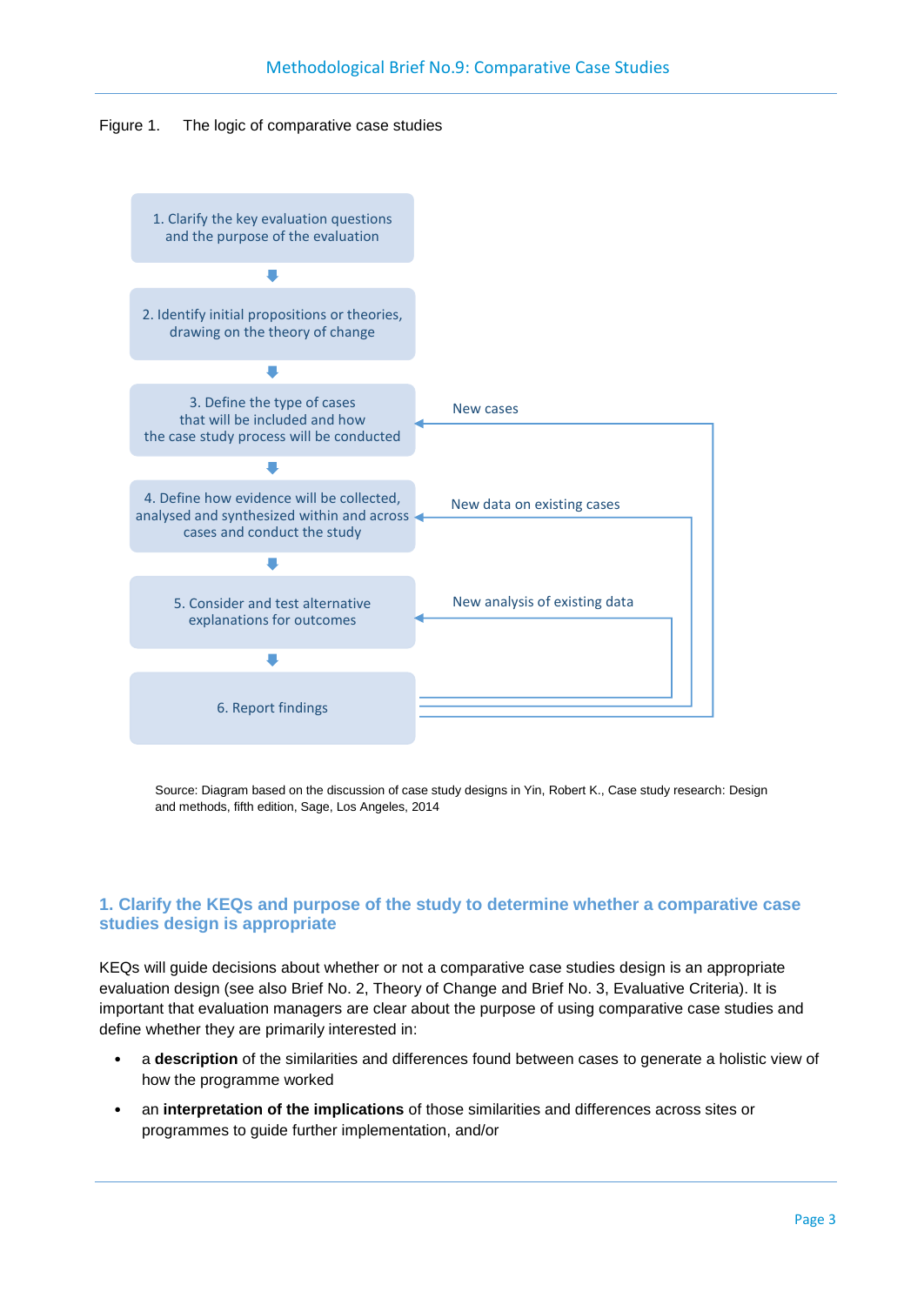• comparisons that can identify and/or test certain **explanatory** propositions about how and why a programme worked in particular contexts.

<span id="page-5-0"></span>In an [impact evaluation,](#page-15-9) the focus will be on explaining how the programme contributed to observed outcomes, and this will necessarily involve iterative description, interpretation and explanation. Hence, there will be a strong emphasis in an impact evaluation on synthesizing similarities and differences within and across cases and contexts.

#### **2. Identify initial propositions drawing on the programme's theory of change**

Comparative case studies are most powerful when they are informed by a good programme theory of change – an explanation of how the activities are understood to contribute to a chain of results that will produce the intended impacts (see Brief No. 2, Theory of Change). Evaluation managers and evaluators should draw on the theory of change to guide the selection of cases and to identify which properties and dimensions of the cases will be explored.

Propositions may also be generated from previous research and theoretical development around the intervention or from existing policy or programme documentation. While these 'initial' propositions (i.e., they still need to be tested) are important in identifying which cases may be of interest to explore in more depth, the evaluation must remain open to new lines of inquiry that may transpire from the iterative analysis process, which occurs as data are analysed and evidence synthesized within and across cases.

#### **3. Define the type of cases that will be included and how the case study process will be conducted**

The selection of cases requires careful consideration as the decisions made at this stage have implications for how well causality can be addressed in the data analysis and synthesis process.

<span id="page-5-1"></span>It is important to base the selection of cases on clear objectives, rather than select a case just because it seems readily accessible or convenient to study. If cases are nested within other designs (e.g., an experiment), the cases may represent [intervention](#page-15-10) and control groups, or be used to explain variations in outcomes. In this scenario, the cases may be more readily identifiable at the start of the evaluation study.

Some 'initial' cases may be selected up front (usually with some knowledge of the wider context), but cases may also be selected at a later stage in the study, as evidence becomes available. The evaluation manager should ensure that a clear rationale for the selection of cases is provided and also that the data collection strategy and unit of analysis (i.e., the 'case') will address the KEQs.

Given the importance of conceptual clarity in the selection of cases, it is helpful to develop a case study protocol to outline the processes of data collection and information retrieval that will occur across all selected cases. This case study protocol ensures that systematic procedures will be put in place to gather and retrieve data to aid later comparisons within and across cases.

<span id="page-5-3"></span><span id="page-5-2"></span>The number of cases included is usually limited since a deep understanding of each case is needed and this requires intensive data collection and analysis. Comparative case studies may involve as few as two cases; when a large number of cases is included, trade-offs in terms of depth and detail will need to be made. In large, multi-site interventions, [purposive](#page-15-11) and [stratified sampling](#page-16-1) is often used to select a smaller number of cases for in-depth study, with a more limited description and comparison process conducted across an extended set of cases. As a general rule of thumb, the larger the number of cases examined, the less depth can be achieved when describing the patterns within and across cases (unless evaluation timings and funding pose no limits).

For example, consider an evaluation of the implementation of a programme across several communities, which seeks to understand how and why the programme worked or didn't work. It would be important to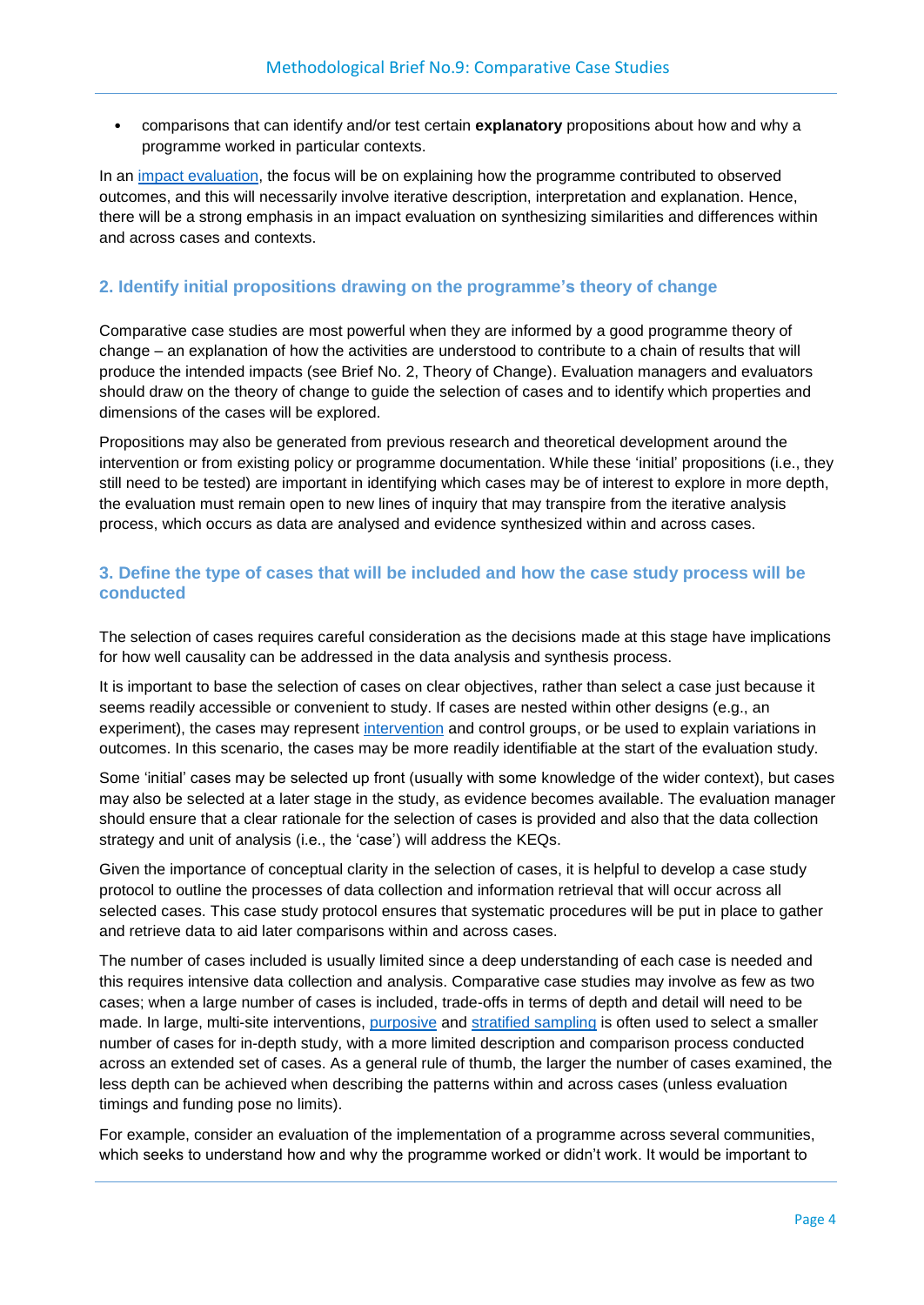identify those cases that will provide the best test of causal propositions. An initial description might show that the programme had been more successful where there was strong leadership, an existing funding base and strong community ownership. It would be premature, however, to claim that these attributes had produced these results. It would be useful to select examples that did not fit the pattern – a case that had these characteristics but which was unsuccessful, and a case that did not have these characteristics but was successful. This analysis would provide a test of the initial propositions and help to identify any other features of the context that may explain the achievement (or not) of successful outcomes.

Cases may represent different levels of social organization – macro, meso or micro. For example, an impact evaluation of a programme could compare cases at the micro level, comparing different villages where interventions have been implemented; at the meso level, comparing different approaches used for service delivery or capacity development; or at the macro level, comparing different national programmes.

The unit of analysis defines what the case represents. The selection of a unit of analysis should follow on from reflection on the KEQs. Good questions to ask include: Which group's response to the intervention is of interest? How will an understanding of this group's perspective assist in helping to understand what worked, how and why? Which dimensions of the cases require study to answer the KEQs?

Decisions about the unit of analysis have implications for resources, time frames and data collection options. Some case studies have embedded units of analysis, for example, an examination of responses of teachers (embedded cases) within the schools (overall case). The cases to compare can include individuals, programmes, groups, decisions and/or implementation processes. The specific characteristics of the case will determine the data to be collected, so gaining agreement early on in the evaluation process is important. For example, the way in which a *school district* implements a new policy reform may be quite different to how *schoolteachers* adapt and implement the policy at the school level.

The selection of units of analysis will also have implications for the staging and sequencing of data collection, analysis and synthesis steps in the case study. Some cases can be studied concurrently, with the evaluator gathering evidence from multiple cases at the same time. In other instances, for example, in the staggered implementation of a programme across sites, it makes more sense to study the cases in sequence. The latter is particularly useful for theory testing and elaboration of causal conditions necessary or sufficient for programme success, as the evaluator can select particular cases with or without these conditions, or select cases on the basis of outcome success or failure. For example, it may be that strong leadership of a community intervention is present in every site that has achieved the intended outcomes. Further examination of cases may reveal, however, that strong leadership on its own is insufficient to generate success. Rather, it is strong leadership combined with high levels of community ownership that together produce the conditions necessary to achieve outcomes.

Decisions about the staging of the cases will be informed by the nature of the programme, accessibility to information, and evaluation resources. For example, if the programme is approaching its conclusion at the time the evaluation is initiated, the evaluator will be unable to compare evidence collected over time. It may, however, be possible to draw on existing data to supplement new data collection.

#### **4. Identify how evidence will be collected, analysed and synthesized within and across cases, and conduct the study**

Comparative case studies use mixed methods, integrating qualitative and quantitative data. Whereas some mixed method evaluations use qualitative and quantitative data to answer different evaluation questions, in comparative case studies these data are analysed together with the intention of gaining an in-depth understanding of the cases. In addition, the use of mixed methods is purposefully adopted to understand and test causal propositions.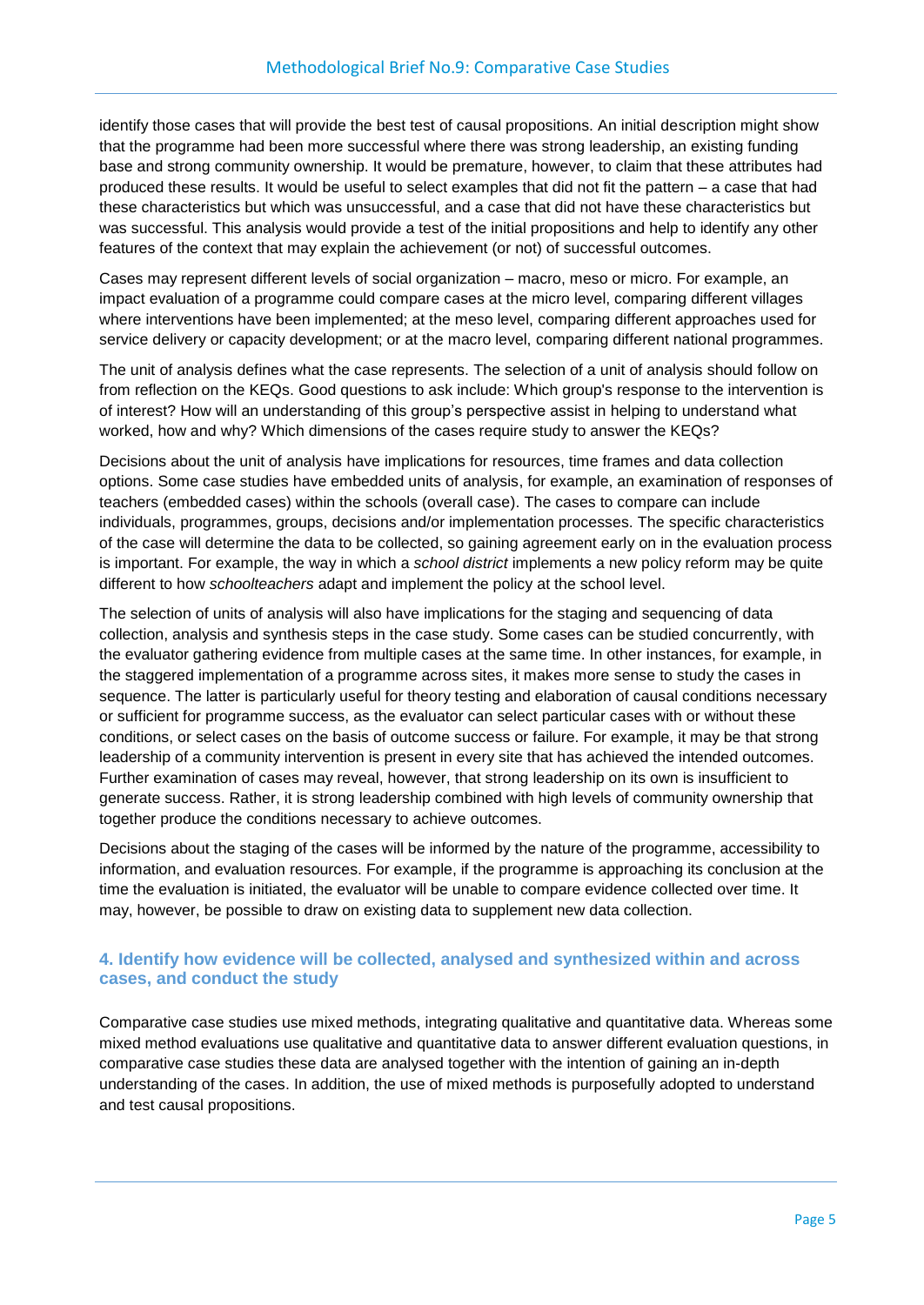Comparison within the case and between cases is at the heart of the comparative approach. The dimensions to be compared are defined by the programme's theory of change, but other areas for comparison may emerge during the study, including:

- Comparison of key dimensions of different programmes as they operate over time across cases and contexts.
- Comparison of anticipated outcomes, identified from programme theory or through prior research, with actual outcomes.
- Comparison of the responses of stakeholders (e.g., children or mothers/fathers/caregivers) over time within a single programme.
- Comparison of the responses of stakeholders (e.g., children or mothers/fathers/caregivers) to a programme over time in different contexts.

Cross-case analyses will likely involve some type of pattern matching logic.<sup>1</sup> Pattern matching involves comparing two or more patterns between the cases to see if they are similar or different as a step in explaining observed processes or behaviours.

Comparison spurs a range of new questions about the nature of the similarities and differences between different cases. These may include:

- What are the key patterns that occur over time in each of the cases?
- What might be responsible for these patterns?
- What is surprising about these patterns?
- How can these similar or different patterns be explained?

#### **5. Consider and test alternative explanations for the outcomes**

The explanatory phase of comparative case studies identifies new propositions derived from the observed patterns and relationships, and seeks out additional evidence to elaborate or test these propositions. For example, if an analysis of the cases reveals that the success of a UNICEF intervention seems to be related to the degree of collaboration with the local community, it may be useful to seek out a case in which collaboration resulted in less successful outcomes as a test of that proposition. Even one case can be a critical test of a proposition.

<span id="page-7-1"></span>A single case can also be the source of new insights about critical success factors. For example, it may become apparent that one immunization programme has succeeded in one context but failed in others. Therefore, this case is selected and the attributes and features that may be responsible for the differences explored in more depth. Rather than settle with merely a description of the attributes, an explanation is built that can be tested through [triangulation](#page-16-2) with other data sources. Triangulation is often used in evaluation to check answers to [descriptive questions](#page-14-8) about the way things are, for example, by confirming interview statements with direct observations. In comparative case studies, triangulation can also be used to check and strengthen answers to causal questions, for example, by identifying and ruling out alternative explanations, or by identifying and explaining exceptions to the main pattern observed.

<span id="page-7-0"></span>A further example serves to illustrate the iterations between case selection, proposition building and proposition testing. There may be an interest in examining the properties (e.g., leadership, community ownership, funding base) that seem most strongly associated with the successful implementation of a programme. Examination of the cases reveals that the programme was more likely to be successful in

**<sup>.</sup>** <sup>1</sup> Yin, Robert K., *Case study research: Design and methods*, fifth edition, Sage, Los Angeles, 2014.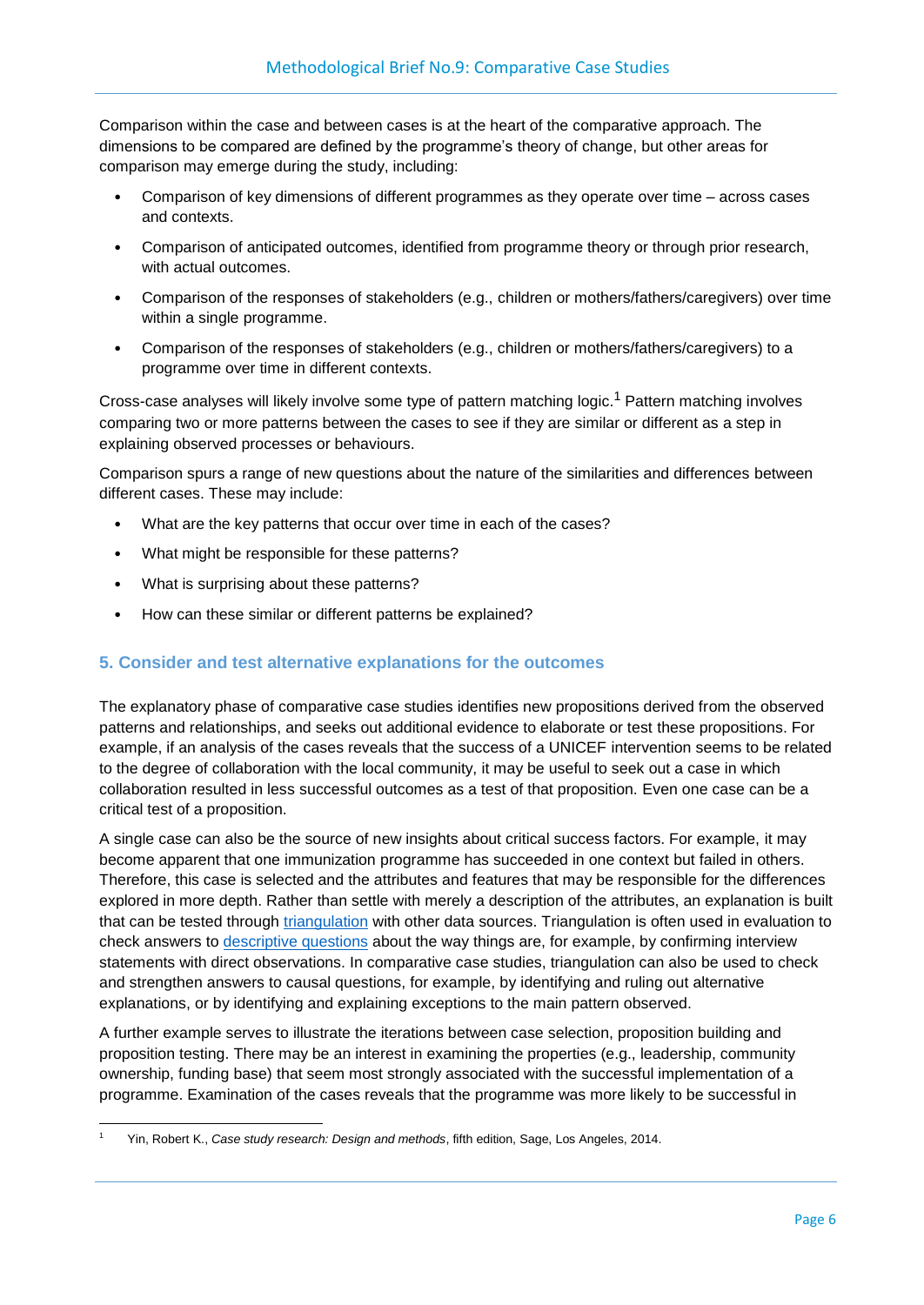those communities with the highest level of community ownership. The level of community ownership (weak to strong) and also the strength of leadership (low to high) are dimensions of interest in examining the case. The goal is to understand and explain the properties, dimensions and outcomes of a specific case or cases and the ways in which these are influenced by the context. In this example, it may be that several factors are associated with successful programmes, but it is the examination of the dimensions (level, extent or strength) that provides insights into the critical elements of successful programmes. This understanding supports causal.

One promising analytic approach that supports causal attribution is qualitative comparative analysis. This approach offers strategies that enable rigorous examination of the categorical attributes (e.g., leadership, level of community ownership, community stability) that may be associated with particular programme outcomes (success or failure). Like other forms of qualitative analysis, it requires an in-depth understanding of the cases, strong theory and critical thinking, *and* testing of propositions. While qualitative comparative analysis can draw on both qualitative and quantitative data, the analytic approach must focus on the relationships among combinations of potential causal conditions within and across cases (i.e., case-based knowledge). In contrast, traditional forms of analysis commonly focus on specific variables and their average effects (i.e., variable-oriented knowledge).<sup>2</sup>

<span id="page-8-0"></span>Qualitative comparative analysis provides a formal and clear procedure that many other approaches to qualitative analysis cannot offer. It may appeal to evaluators wishing to provide a more compelling evidence base for programme assessments and judgements. Other techniques that can be used are: process tracing (i.e., a process of backtracking from propositions to potential causal pathways to the outcome) or [multiple regression analyses.](#page-15-12) Methods of analysis tend to have an emphasis on *either* generating an explanation of specific outcomes in cases (i.e., comparative emphasis within and across cases) *or* on causal effects observed across a larger number of cases (i.e., traditional statistical emphasis on causal effects). There are few examples where evaluators focus on synthesizing evidence to achieve both goals.<sup>3</sup> Therefore, evaluation managers need to understand the implications of the analytic approach and ensure that the methods adopted address the information needs of the intended users. Comparative studies tell us why and how particular outcomes were produced; statistical approaches to causal attribution tell us about the effects of particular variables in a larger number of cases, but may not pay attention to issues within or across the context of the cases themselves.

#### **6. Report findings**

While this step is included as the final step in how to conduct comparative case studies, it is useful to discuss possible report formats with the evaluators earlier in the study process. The overall structure should ideally be framed around KEQs, but the balance of description, interpretation and explanation may differ across evaluations. Evaluators should be encouraged to share early drafts with evaluation managers, both to gain feedback on writing style and presentation of evidence and to enable the consideration of additional comparative questions.

It is generally difficult to make sense of long, unwieldy narratives that describe similarities and differences within and between cases. What is often more helpful is the development of summary tables and diagrams that capture the key dimensions of the cases. Such displays can depict raw data, data organized by themes, or theoretical insights generated through the study. Typologies, tables, diagrams or matrices can capture and summarize the information collected within and across cases and facilitate the examination of

<sup>1</sup> <sup>2</sup> Ragin, Charles C., and Garrett A. Schneider, 'Case oriented theory building and theory testing', in M. Williams and W.P. Vogt (eds.), The Sage Handbook of Innovation in Social Research Methods, Sage, Los Angeles, 2011, pp. 150–166.

Mahoney, James, and P. Larkin Terrie, 'The proper relationship of comparative-historical analysis to statistical analysis: Subordination, integration, or separation?', in D.S. Byrne and C.C. Ragin (eds.), The Sage Handbook of Case-based Methods, Sage, Los Angeles, 2009, pp. 410–423.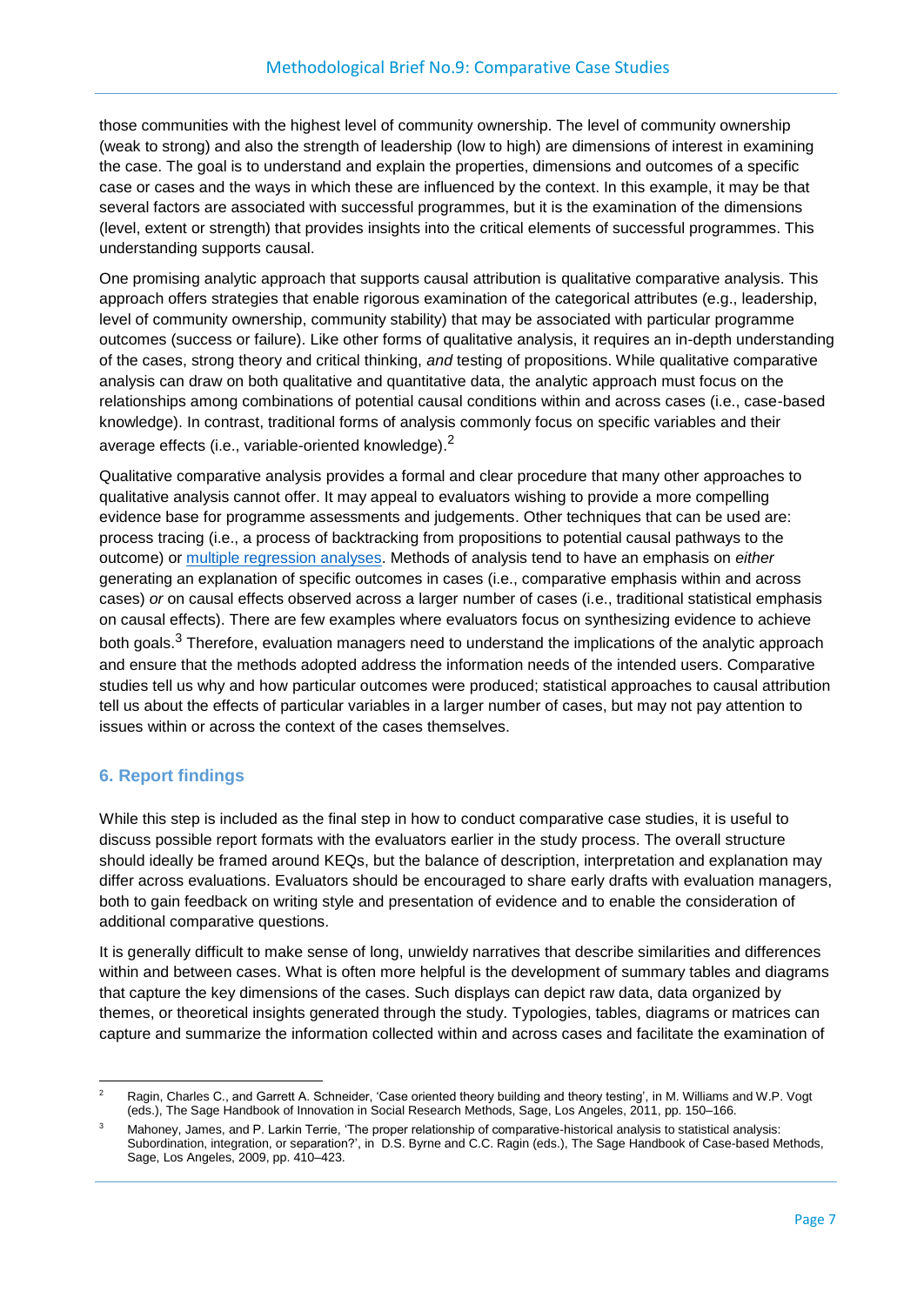similarities and differences. Rows in tables, for example, can include properties and dimensions of the cases that are hypothesized to contribute to a particular outcome.

The judicious use of summary diagrams in reports and publications can enhance readers' understanding of the richness of the information collected and enable them to quickly track how interpretations and causal propositions were elaborated.

Those commissioning, managing or reviewing comparative case studies need to be sensitive to the different ways in which generalization is understood in this design. There is often an emphasis on the transferability of the causal propositions to other contexts rather than on generalizing from one case to a wider set of cases. This is an important difference in the scope of generalization, which diverges from the traditional focus on generalizing from a sample to the population to instead have an emphasis on generalizing propositions about the characteristics that are predictive of success and failure.

## **4. ETHICAL ISSUES AND PRACTICAL LIMITATIONS**

#### **Ethical issues**

A range of ethical issues must be addressed when undertaking comparative case studies. The most pressing issue is that the level of description required to portray the richness of the cases may mean that the cases, and the participants within the cases, are identifiable. This is not necessarily a problem, but it must be clearly discussed and negotiated with those participating. Details that are not essential to an understanding of the case (e.g., level of school education, income) may be modified and an explanatory note included in the report to indicate this has been done to protect participant identities.

#### **Practical limitations**

Comparative case studies require a range of skills and expertise. As with other designs it is important to assess the match between the required skill set and the evaluation team. Firstly, if the comparative case studies are to include quantitative and qualitative evidence, the evaluator or evaluation team must have the requisite skills in both methodologies. Secondly, the evaluator/team must possess strong synthesis skills and the capacity to integrate convergent and divergent evidence. Thirdly, the evaluator/team must be able to embrace the complexities of each case and to employ critical reasoning in making sense of the evidence and presenting a coherent argument. Good synthesis relies on good description and analysis; the evaluator/team requires skills in constructing propositions that build on these elements.

Comparative case studies have disadvantages in some contexts. One key issue is that they are often highly resource-intensive, particularly if extensive fieldwork is required. Depending on the purpose of a particular study, it may be better to purposively select a small number of cases or cluster cases of a particular type if the study budget prohibits more extended or in-depth study of a larger number of cases. Comparative case studies can be based entirely on secondary data analysis, and thus require no fieldwork or primary data collection at all. The quality of available evidence must be suitably strong for this to be an appropriate option, however.

Findings can be less reliable if there is too much of a time lag between cases in the comparison activity. The time lag may make comparisons across cases problematic due to the likely influence of other historical, social and/or programmatic factors.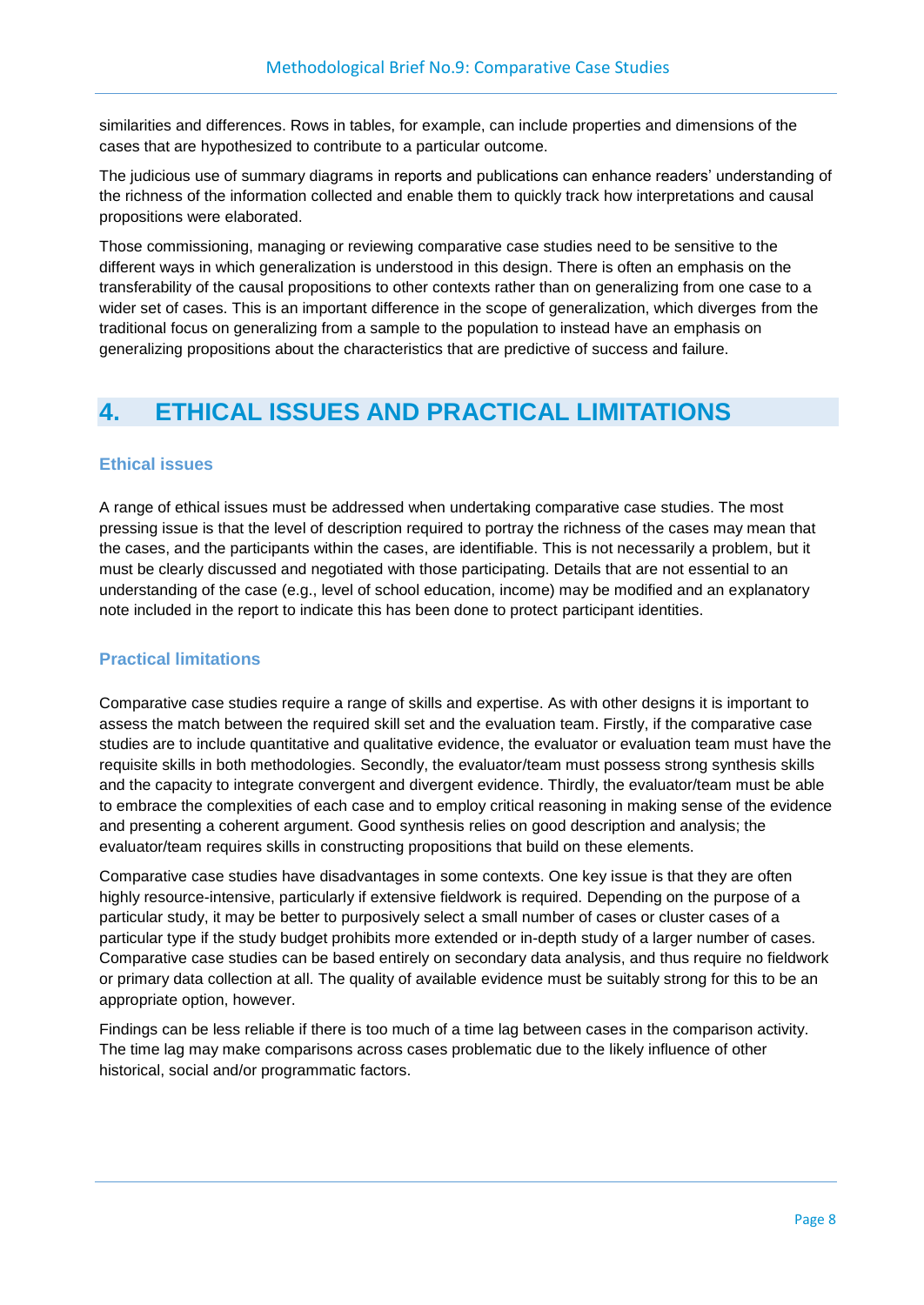## **5. WHICH OTHER METHODS WORK WELL WITH THIS ONE?**

A comparative case studies design may be a stand-alone design or it may be nested within other designs. If nested, the comparative case studies may be used to examine a specific element or the context in more detail. For example, within an experimental design that aims to ascertain the effectiveness of an intervention, the comparative case studies may be used to explain why and how the intervention did or did not work across the intervention and control group.

The nesting of comparative case studies within other designs generates evidence about how the context has influenced patterns of outcomes. Where causal mechanisms have already been identified or proposed (e.g., from an initial programme theory), comparative case studies may test the scope, applicability and transferability of those mechanisms in other contexts.

If comparative case studies make up a single component of a larger study, it is likely that the cases will be supplementary to the core design. Cases may be used to illustrate similarities and differences in outcomes across the contexts in which a programme or policy was implemented. In this scenario, there may be a focus on the description of similarities and differences rather than on the development and testing of causal propositions.

In terms of data collection methods, comparative case studies are likely to use a combination of qualitative and quantitative data, including data from project documentation, performance measures, surveys, interviews and observation.

Comparative case studies might include two particular data analysis methods: qualitative comparative analysis and process tracing. Qualitative comparative analysis<sup>4</sup> documents the configuration of conditions associated with each case, usually in the form of a 'truth table'. The analysis identifies the simplest set of conditions that can account for all of the observed outcomes. The method can be used when there is a single cause for an outcome and also for more complicated causal relationships, for example, where there are multiple ways of achieving an outcome. Process tracing focuses on the use of clues within a case to adjudicate between possible explanations. It uses a series of different causal tests to see if the outcomes are consistent with the theory of change and whether alternative explanations can be ruled out.

## **6. PRESENTATION OF RESULTS AND ANALYSIS**

There are no set rules or defined requirements for the presentation of comparative case studies. Negotiation and agreement on the format and presentation of the cases should occur early on in the process, however.

Case study reports often have the advantage of being more accessible to a broader range of audiences than other types of evaluation reports. One of the dilemmas in crafting an account is what to include and what to leave out; choices about what will be communicated need to be made.

The evaluator will be synthesizing the evidence gathered in the report, so it's important to ensure that they provide sufficient information to communicate succinctly but in a transparent manner (see also Brief No. 4, Evaluative Reasoning). A good report should include examples from the data to provide evidence for claims made. Given the diverse sources and methods of data collection that typically characterize a comparative case studies approach, a technical appendix may be used to supplement the more succinct formal report.

**<sup>.</sup>** Davies, Rick, 'Qualitative Comparative Analysis', web page, BetterEvaluation, 2013. Se[e http://betterevaluation.org/evaluation](http://betterevaluation.org/evaluation-options/qualitative_comparative_analysis)[options/qualitative\\_comparative\\_analysis.](http://betterevaluation.org/evaluation-options/qualitative_comparative_analysis)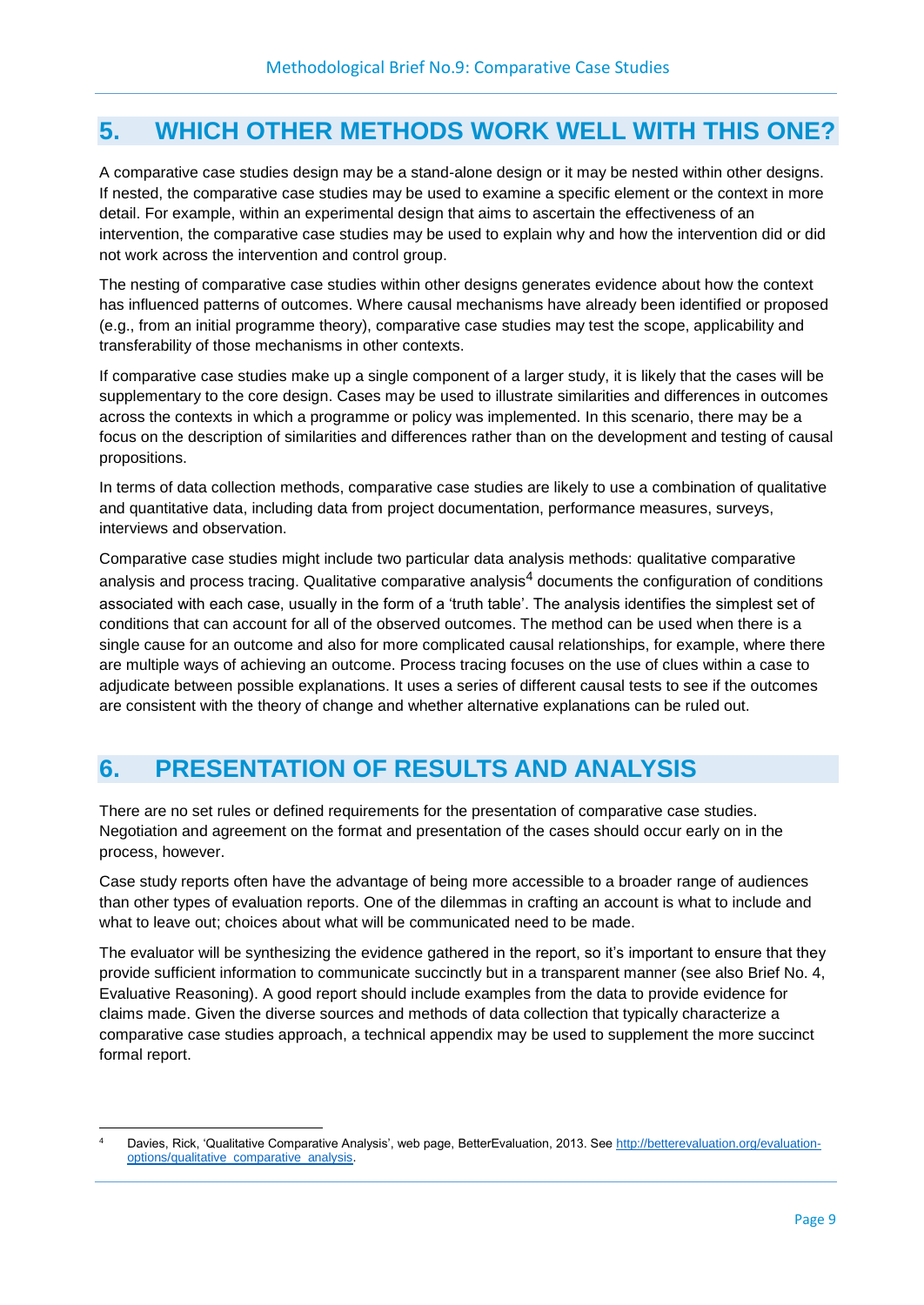If the comparative case studies are part of a larger, mixed methods evaluation, or if they are nested within another design, the format and presentation of the report should reflect the intended purpose of the comparative case studies.

A comparative case studies report should, at minimum, include:

- KEQs and audiences/users
- rationale for the selection of a comparative case studies design and its value in addressing the KEQs
- discussion of case selection a priori (generated from programme theory or programme selection) or generated over time
- type of cases examined and overall strategy parallel or sequential cases
- description of how propositions were developed, elaborated or tested within the comparative case studies design
- case study protocol (if the comparative case studies included a fieldwork component)
- methods of data collection, data management and analysis (the reader may be directed to a technical appendix for more detail)
- brief discussion of within case and across case analysis (additional detail may be included in a technical appendix)
- limitations of the study difficulties encountered and shortcomings of data collection and/or analysis that may have influenced the study findings.

## **7. EXAMPLE OF GOOD PRACTICES**

The Knowledge to Policy study<sup>5</sup> looked at the effects of research in international development, exploring what kind of research is most effective in informing decisions in policy councils, and the conditions under which it is most effective. The study selected multiple cases representing a series of research studies that were designated as influential in some way to decision making around policy.

Although cases were selected to represent a good cross section of research studies funded by the host agency, the International Development Research Centre (IDRC), the cases were selected as a 'positive' sample – i.e., cases where the researchers involved claimed that the study had influenced policy. The rationale was that examination of the factors that supported influence across a relatively small number of cases would shed light on how influence was produced. The identification of commonalities across a range of contexts and content areas was seen as reinforcing the influence of these factors on decision making. At the beginning of the study, 16 cases were selected, but over time key stakeholders identified additional cases as influential. A final sample of 23 cases across a range of countries and content areas (such as poverty, water management, trade and finance, and resource management) was selected for in-depth examination and comparative analysis (with most of the cases conducted concurrently).

A range of domains was identified to examine each case. For example, the study authors explored how the research studies were initiated, described the politics inherent in the context at the time, reviewed the proposal process, and examined the conduct, findings and dissemination of the research results. The study drew on both qualitative and quantitative data collection, with an emphasis on qualitative interviews and consultation approaches. Fieldworkers adopted a common data collection instrument or protocol to collect consistent data across all cases. Matrices and [typologies](#page-16-3) were used to illustrate dimensions of the cases

<span id="page-11-0"></span>**<sup>.</sup>** <sup>5</sup> Carden, Fred, *Knowledge to Policy, Making the Most of Development Research*, IDRC/Sage, Ottawa, 2009. See [http://www.idrc.ca/EN/Resources/Publications/Pages/IDRCBookDetails.aspx?PublicationID=70.](http://www.idrc.ca/EN/Resources/Publications/Pages/IDRCBookDetails.aspx?PublicationID=70)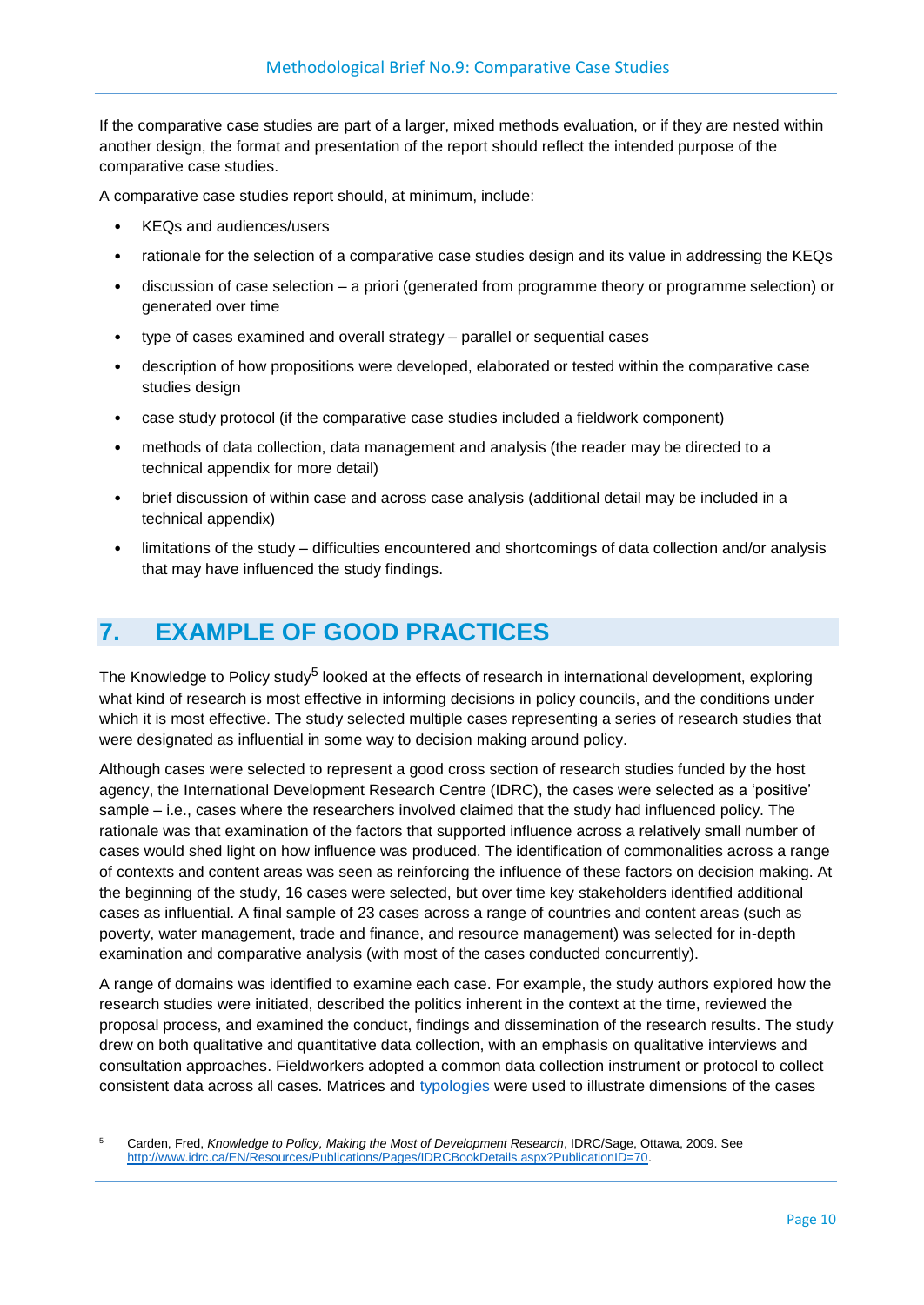that were compared and contrasted. Regional analysis workshops were conducted to build stakeholder ownership of the process and to generate insights into the features that facilitated and/or inhibited the influence of research on policy.

The findings from each of the 23 cases were described according to the common domains of interest, with learnings presented at the end of each case description. The rich, descriptive narrative indicated a thorough understanding of the cases. This is particularly impressive given that, in several instances, the fieldworkers had to rely on the recollections and reflections of the project participants. The study authors triangulated different information sources to address the inherent weaknesses of retrospective memory and self-report. The approach to analysis was iterative; the initial data collection and analysis informed subsequent phases of data collection and analysis.

The report evidences description, interpretation and judgement about the factors that support research influence in a development context. The study authors do not claim that there were single causes for research influence, but instead identified multiple, intersecting factors that support policy influence. The rigour of the methodological approach, and the level of engagement and ownership of stakeholders in both the design and analysis stages of the comparative case studies were identified by the study authors as contributors to organizational (policy) changes within IDRC (the funding agent).

The study paid careful attention to case selection and ensured iterative processes of data collection and analysis, guided by a consistent data collection protocol that aided comparability. While the study could have been strengthened by a greater focus on searching for alternative explanations about research influence, the examples and the robust data generated through the iterative process increased confidence in the findings. The cases were positive examples where research influence was apparent (as identified by the researchers). A useful extension of this study, to strengthen causal attributions, would be to select cases where the causal features were present but where a positive outcome (influence) did not occur.

## **8. EXAMPLES OF CHALLENGES**

A common failing in the use of comparative case studies in impact evaluation is that they describe multiple cases but do not systematically and transparently identify and test causal propositions. Another weakness in some studies that use the label of comparative case studies lies in the selection of cases. The cases are not selected in terms of how well they will be able to inform the causal analysis but in terms of providing a range of examples across various dimensions, for example, covering different regions, and different sized countries. The cases are analysed descriptively but no causal analysis is undertaken, nor are any causal propositions rigorously tested. In part, this weakness seems to be associated with a lack of clarity about the difference between case studies that are described and compared and comparative case studies that aim to address causal attribution. While causality is complex and non-linear, it is the aim of comparative case studies to address the messy complexities of real world programmes.

For example, one UNICEF impact evaluation involved multiple cases of service delivery in two countries. Three specific models of support were compared and contrasted according to strengths and weaknesses. Each model of support was treated as a case. While the study included some useful summary tables/matrices, it did not provide a coherent and theoretically informed description and analysis of the context of each site. Data were presented from the cases, but there was little explanatory synthesis of the evidence across cases. Instead the focus remained on the description of similarities and differences.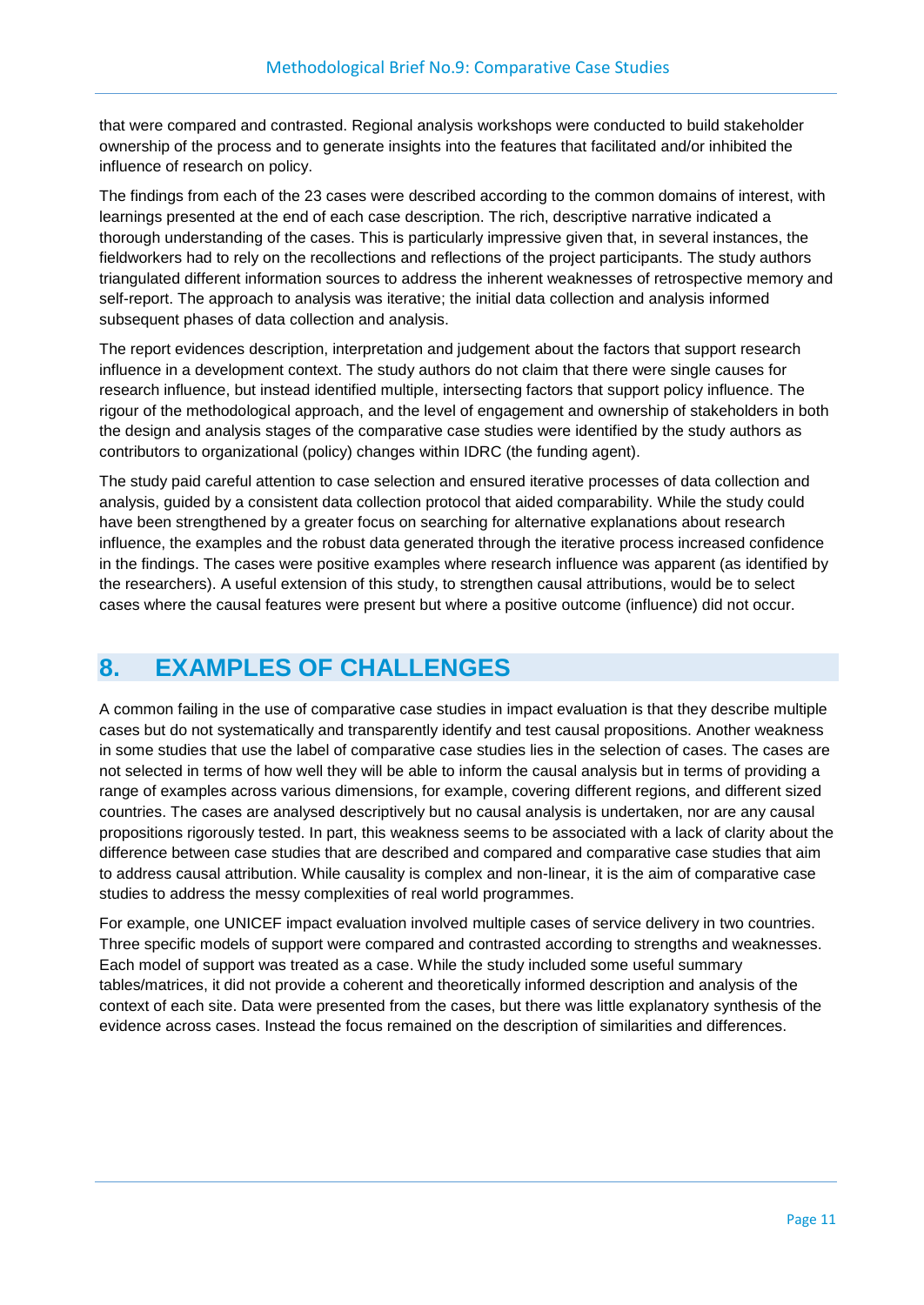### **9. KEY READINGS AND LINKS**

Balbach, Edith D., 'Using case studies to do program evaluation', California Department of Health Services, 1999. See : [http://www.case.edu/affil/healthpromotion/ProgramEvaluation.pdf.](http://www.case.edu/affil/healthpromotion/ProgramEvaluation.pdf)

Bazeley, Patricia, Qualitative Data Analysis: Practical Strategies, Sage, Los Angeles, 2013.

Byrne, David S., and Charles C. Ragin, (eds.), The Sage Handbook of Case-based Methods, Sage, Los Angeles, 2009.

Campbell, Shelagh, 'Comparative case study', entry in A.J. Mills et al. (eds.), Encyclopedia of Case Study Research, 2010, pp. 174–175.

Koenig, G. K., 'Realistic evaluation and case studies: Stretching the potential', Evaluation, 15(1), 2009, pp. 9–30.

Miles, Matthew B., et al., Qualitative Data Analysis: A Methods Sourcebook, Sage, Los Angeles, 2014.

Ragin, Charles C., and Garrett A. Schneider, 'Case-oriented theory building and theory testing', in M. Williams and W.P. Vogt (eds.), The Sage Handbook of Innovation in Social Research Methods, Sage, Los Angeles, 2011, pp. 150–166.

Simons, H., 'The paradox of case study', Cambridge Journal of Education, 26(2), 1996, pp. 225–240.

Stake, Robert E., The Art of Case Study Research, Sage, Thousand Oaks, 1995.

Stake, Robert E., Multiple Case Study Analysis, Guilford Press, New York, 2006.

Stufflebeam, Daniel L., and Anthony J. Shinkfield, Evaluation Theory, Models, and Applications, Jossey-Bass, San Francisco, 2007.

United States General Accounting Office, Program Evaluation and Methodology Division, 'Case study evaluations', GAO/PEMD-31-10.1.9, US Government, Washington, D.C., 1990.

Vogt, W. Paul, et al., 'Innovations in program evaluation: Comparative case studies as an alternative to RCTs', in M. Williams and W.P. Vogt (eds.), The Sage Handbook of Innovation in Social Research Methods, Sage, Los Angeles, 2011.

Yin, Robert K., Case Study Research: Design and Methods, fifth edition, Sage, Los Angeles, 2014.

Yin, Robert K. and Darnella Davis, 'Adding new dimension to case study evaluations: The case of evaluating comprehensive reforms', New Directions for Evaluation, 113, 2007, pp. 75–93.

Yin, Robert K., The Case Study Anthology, Sage, Thousand Oaks, 2004.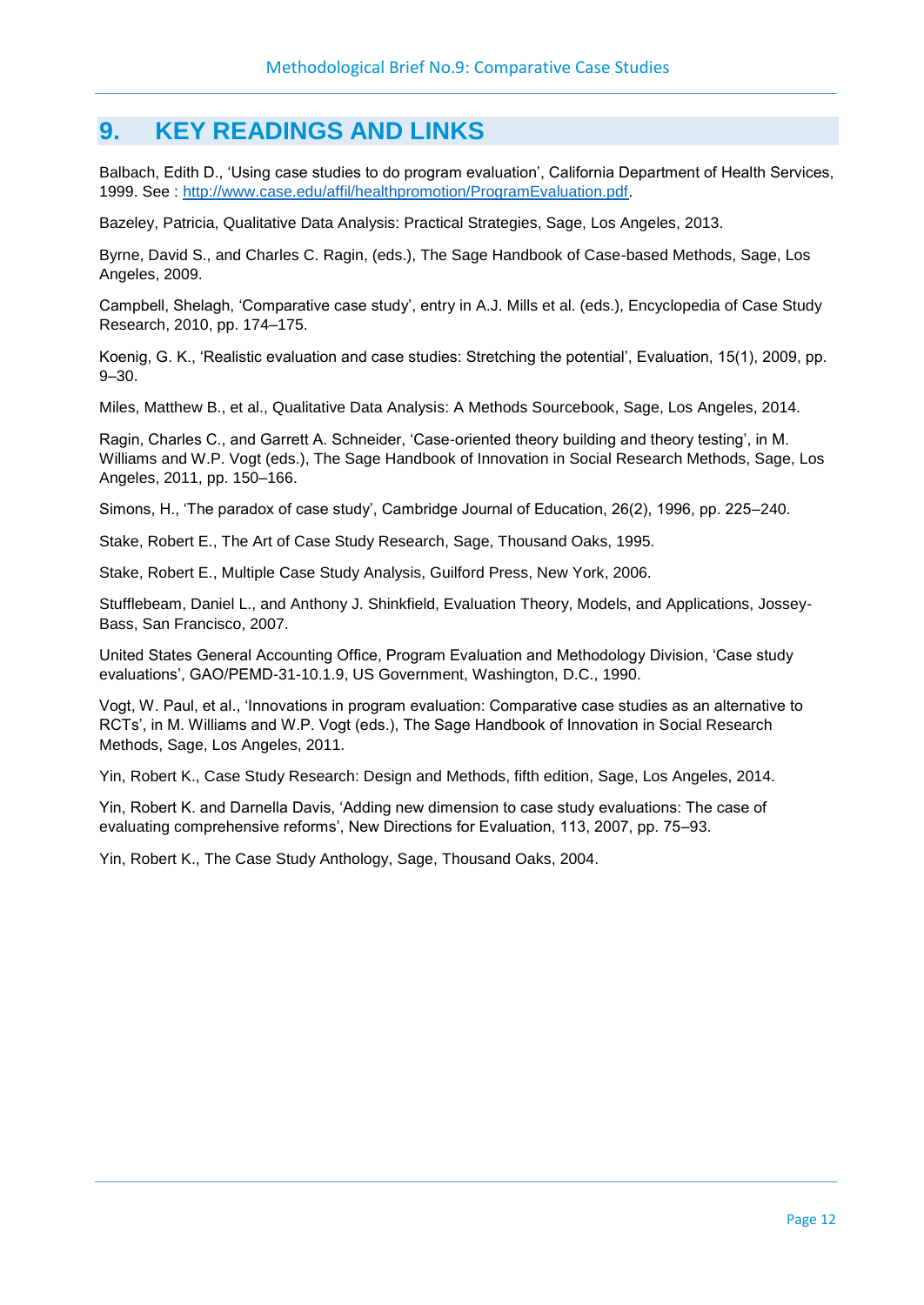## **GLOSSARY**

<span id="page-14-8"></span><span id="page-14-7"></span><span id="page-14-6"></span><span id="page-14-5"></span><span id="page-14-4"></span><span id="page-14-3"></span><span id="page-14-2"></span><span id="page-14-1"></span><span id="page-14-0"></span>

| <b>Attribution (causal)</b>  | Ascription of a causal link between observed (or expected to be               |
|------------------------------|-------------------------------------------------------------------------------|
|                              | observed) changes and a specific intervention. (OECD-DAC definition,          |
|                              | 2010)                                                                         |
| <b>Document analysis</b>     | Systematic analysis of the content of relevant documents for research         |
|                              | and evaluation purposes. See: content analysis.                               |
| <b>Causal question</b>       | Causal questions ask whether or not, and to what extent, observed             |
|                              | changes are due to the intervention being evaluated rather than to other      |
|                              | factors, including other programmes and/or policies.                          |
| <b>Causality</b>             | The principle that one variable (X) produces change in another variable       |
|                              | (Y). It is based on the assumption that events occur in a predictable, non-   |
|                              | random way, and that one event leads to, or causes, another. To               |
|                              | establish causation, the two variables must be associated or correlated       |
|                              | with each other; the first variable $(X)$ must precede the second variable    |
|                              |                                                                               |
|                              | (Y) in time and space; and alternative, non-causal explanations for the       |
|                              | relationship (such as spurious ones) must be eliminated. Events in the        |
|                              | physical and social worlds are generally too complex to be explained by       |
|                              | any single factor. For this reason, scientists are guided by the principle of |
|                              | multiple causation, which states that one event occurs as a result of         |
|                              | several factors operating or occurring in combination.                        |
| <b>Comparison group</b>      | In a quasi-experimental research design, this is the group of research        |
|                              | participants/subjects that, for the sake of comparison, does not receive      |
|                              | the treatment or intervention given to the intervention group. Comparison     |
|                              | group subjects are typically not randomly assigned to their condition, as     |
|                              | would be true of control group subjects in an experimental design study.      |
|                              | See: control group, intervention group.                                       |
| <b>Contribution</b>          | One of the causes of observed change. Helps to answer whether the             |
|                              | intervention (programme of policy) helped to cause (contributed to) the       |
|                              | observed changes. However, in some cases 'causal attribution' and             |
|                              | 'casual contribution' are used interchangeable (see Brief 6 for details).     |
|                              | See: attribution.                                                             |
| <b>Control group</b>         | Participants in a research study/evaluation who do not receive the            |
|                              | experimental treatment/intervention.                                          |
| <b>Descriptive questions</b> | Descriptive questions ask how things are and what has happened,               |
|                              | including describing the initial situation and how it has changed, the        |
|                              | activities of the intervention and other related programmes or policies, the  |
|                              | context in terms of participant characteristics, and the implementation       |
|                              | environment.                                                                  |
| <b>Experimental design</b>   | A research or evaluation design with two or more randomly selected            |
|                              | groups (an experimental group and control group) in which the                 |
|                              | researcher controls or introduces an intervention (such as a new              |
|                              | programme or policy) and measures its impact on the dependent variable        |
|                              | at least two times (pre- and post-test measurements). In particular RCTs      |
|                              | - which originated in clinical settings and are known as the 'gold            |
|                              | standard' of medical and health research - are often used for addressing      |
|                              | evaluative research questions, which seek to assess the effectiveness of      |
|                              | programmatic and policy interventions in developmental settings.              |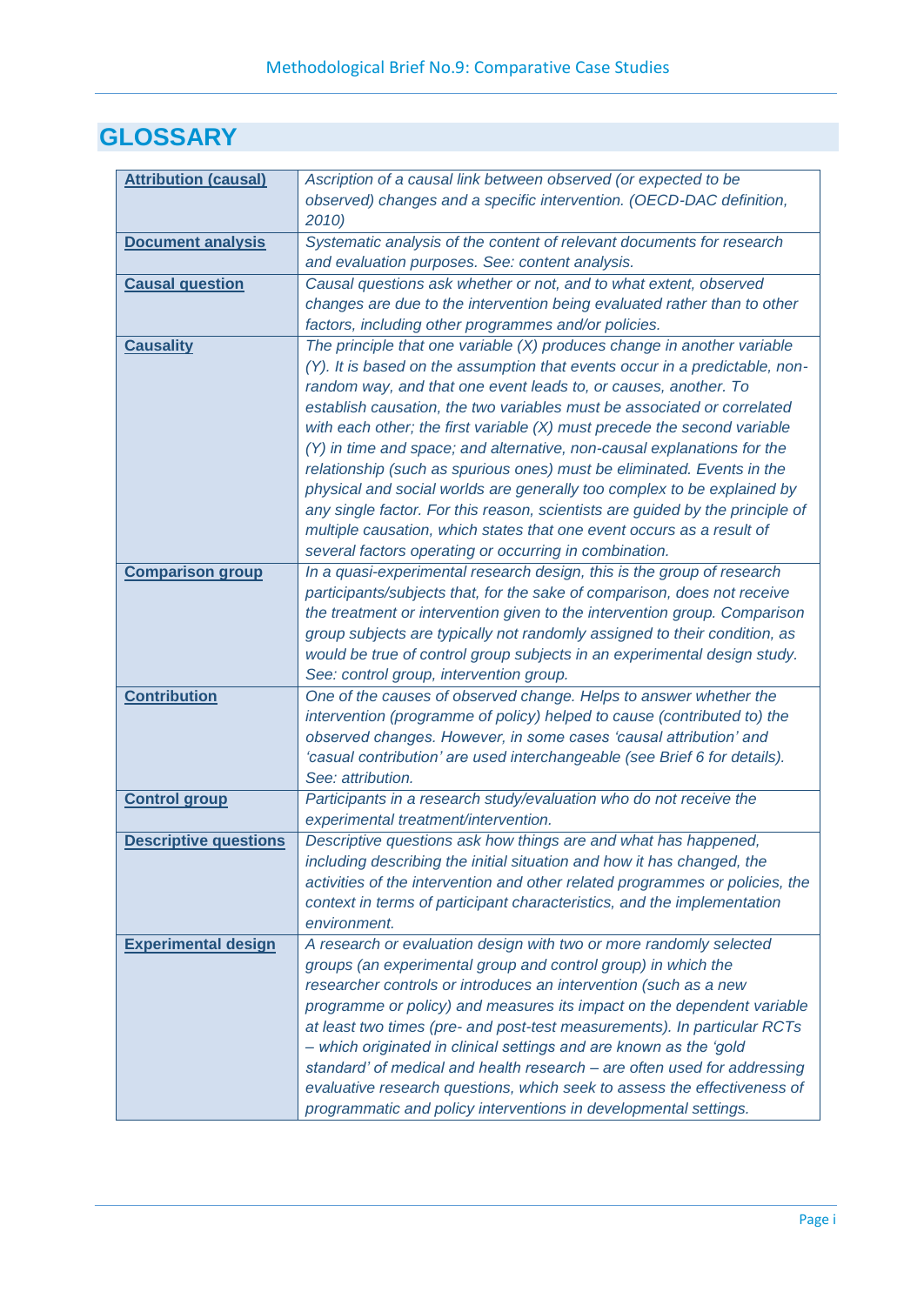<span id="page-15-12"></span><span id="page-15-11"></span><span id="page-15-10"></span><span id="page-15-9"></span><span id="page-15-8"></span><span id="page-15-7"></span><span id="page-15-6"></span><span id="page-15-5"></span><span id="page-15-4"></span><span id="page-15-3"></span><span id="page-15-2"></span><span id="page-15-1"></span><span id="page-15-0"></span>

| <b>Fieldwork visit</b>     | A research method which involves a visit to the physical site where the                                                           |
|----------------------------|-----------------------------------------------------------------------------------------------------------------------------------|
|                            | intervention is taking place in order to assess and understand the case                                                           |
|                            | and case context. Evaluators/researchers observe but do not manipulate                                                            |
|                            | the study subjects. Related: field research.                                                                                      |
| <b>Impact</b>              | Positive and negative, primary and secondary long-term effects produced                                                           |
|                            | by a development intervention, directly or indirectly, intended or                                                                |
|                            | unintended. (OECD-DAC definition, 2010)                                                                                           |
| <b>Impact evaluation</b>   | An evaluation that provides information about the impacts produced by                                                             |
|                            | an intervention. It can be undertaken of a programme or a policy, or                                                              |
|                            | upstream work - such as capacity building, policy advocacy and support                                                            |
|                            | for an enabling environment. It goes beyond looking only at goals and                                                             |
|                            | objectives to also examine unintended impacts. See: impact.                                                                       |
| <b>Intervention group</b>  | Also called experimental or treatment group, this is a group of research                                                          |
|                            | participants that receives some form of treatment or intervention, i.e. they                                                      |
|                            | are exposed to the independent variable. See: comparison group, control                                                           |
|                            | group.                                                                                                                            |
| <b>Interview</b>           | A method of data collection where the interviewer asks the interviewee                                                            |
|                            | questions. This methodology is common in qualitative research.                                                                    |
| <b>Key evaluation</b>      | High-level (macro level) evaluation questions about overall performance,                                                          |
| questions (KEQs)           | which the evaluation should aim to answer. KEQs are derived from the                                                              |
|                            | purpose of the evaluation.                                                                                                        |
| <b>Multiple regression</b> | A statistical procedure for understanding the effects of two or more                                                              |
| <u>analysis</u>            | independent variables on a dependent variable.                                                                                    |
| <b>Observation</b>         | Watching something and taking note of anything it does/anything that                                                              |
|                            |                                                                                                                                   |
|                            |                                                                                                                                   |
|                            | happens. Participant behaviour may be recorded in quantitative (e.g.,                                                             |
|                            | real-time coded categories), qualitative (e.g., note-taking for case study)                                                       |
| <b>Outcome</b>             | formats, or by special media (e.g., audio or video recordings).<br>The likely or achieved short-term and medium-term effects of a |
|                            | programme or policy's outputs, such as a change in vaccination levels or                                                          |
|                            | key behaviours.                                                                                                                   |
| <b>Process tracing</b>     | A case-based approach to causal inference which involves developing                                                               |
|                            | alternative hypotheses and then gathering evidence (clues) within a case                                                          |
|                            | to determine whether or not these are compatible with the available                                                               |
|                            | hypotheses.                                                                                                                       |
| <b>Purposive sampling</b>  | A form of non-probability sampling in which units/participants are selected                                                       |
|                            | by the researcher based on one or more predetermined characteristics. It                                                          |
|                            | involves the examination of information-rich cases from a given                                                                   |
|                            | population to make analytical inferences about the population. The                                                                |
|                            | sample size can be as small as one.                                                                                               |
| <b>Qualitative</b>         | Involves comparing the configurations of different case studies to identify                                                       |
| comparative analysis       | the components that appear to be most responsible for producing specific                                                          |
|                            | outcomes.                                                                                                                         |
| <b>Quasi-experimental</b>  | A research/evaluation design in which participants are not randomly                                                               |
| <u>design</u>              | assigned to treatment conditions, but in which comparison groups are                                                              |
|                            | constructed by statistical means. It differs from the (classic) controlled                                                        |
|                            | experiment by not having random assignment of the<br>treatment/intervention.                                                      |